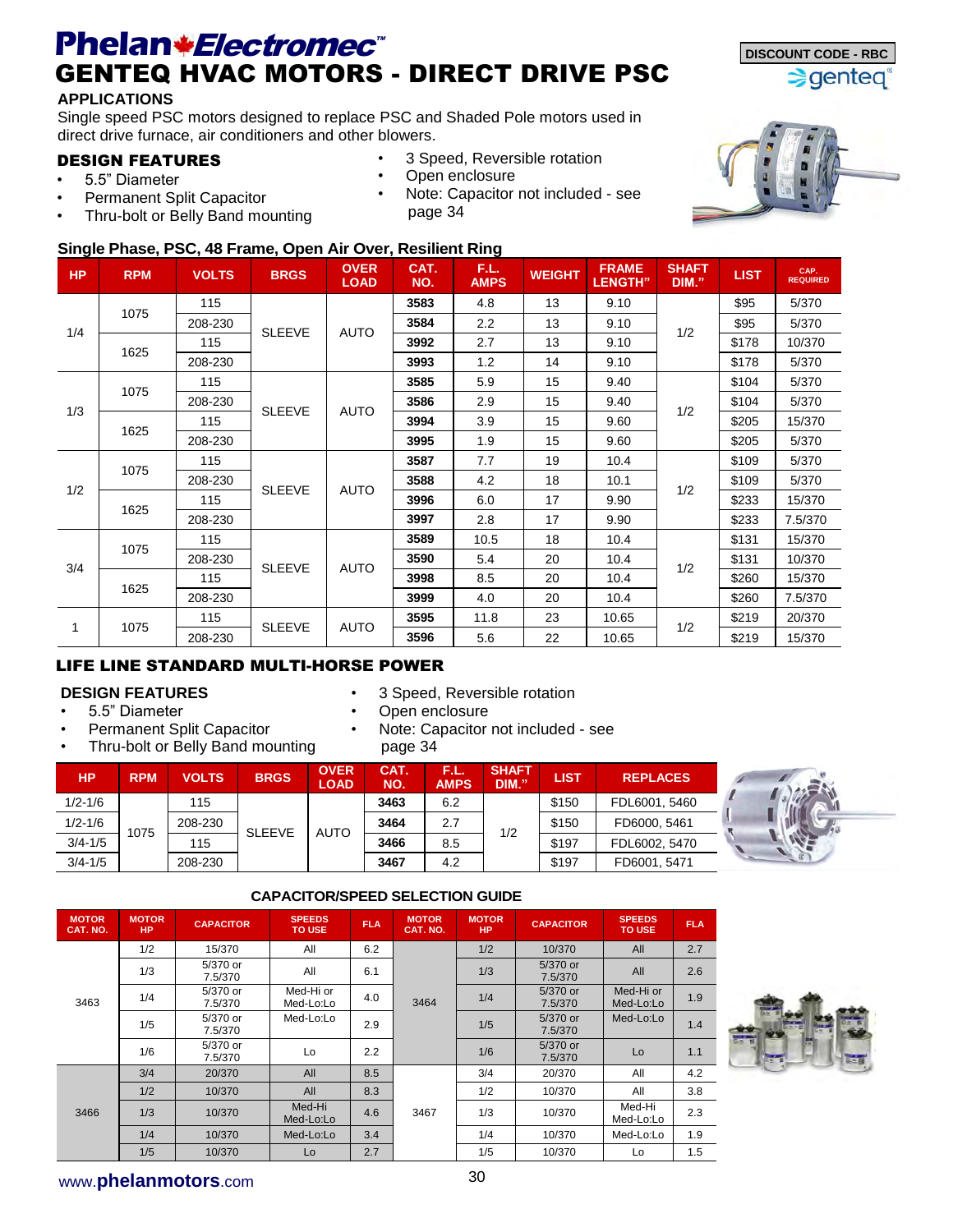All Angle Mount

### Phelan*\*Electromec*<sup>\*</sup> GENTEQ, FASCO, MARATHON CONDENSER FAN

#### 5.5" CONDENSER FAN MOTORS DESIGN FEATURES

• Permanent Split Capacitor

- **Ball Bearing** • Totally Enclosed, Air Over
- Removable Drain Plug
- 
- Reversible Rotation • Note: Capacitor not included - see

|              |            | <b>Note:</b> Supporter Hot iniquation |              |           |          |                       |                  |             |              |
|--------------|------------|---------------------------------------|--------------|-----------|----------|-----------------------|------------------|-------------|--------------|
| <b>HP</b>    | <b>RPM</b> | <b>SPEED</b>                          | <b>VOLTS</b> | F.L. AMPS | CAT. NO. | <b>SHAFT</b><br>DIM." | CAP.<br>REQUIRED | <b>LIST</b> | <b>NOTES</b> |
|              | 825        | $\mathbf{1}$                          |              | 1.0       | 3203     |                       |                  | \$136       |              |
| 1/6          |            | $\mathbf{1}$                          | 208-230      | 1.0       | 3727     | 1/2"                  | 5/370            | \$98        | 1            |
|              | 1075       | $\overline{2}$                        |              | 1.0       | 3227     |                       |                  | \$199       | $\mathbf{1}$ |
|              | 825        | $\mathbf{1}$                          |              | 2.2       | 3204     |                       | 7.5/370          | \$159       |              |
|              |            | $\mathbf{1}$                          | 208-230      | 1.3       | 3732     |                       |                  | \$109       |              |
| 1/4          | 1075       | $\overline{2}$                        |              | 1.6       | 3428     | 1/2"                  | 5/370            | \$283       |              |
|              |            | $\mathbf{1}$                          | 460          | 0.9       | 3736     |                       | 7.5/370          | \$207       |              |
|              | 1625       | $\mathbf{1}$                          | 208-230      | 2.0       | X467     |                       | 5/370            | \$169       |              |
|              | 825        | 1                                     | 208-230      | 2.2       | 3205     |                       |                  | \$178       |              |
|              |            | 1                                     | 460          | 1.1       | 3209     |                       | 10/370           | \$191       |              |
|              | 1075       | 1                                     |              | 1.8       | 3733     |                       | 7.5/370          | \$115       |              |
| 1/3          | 1625       | 1                                     | 208-230      | 2.5       | X466     | 1/2"                  | 5/370            | \$188       |              |
|              |            | $\overline{2}$                        |              | 2.3       | 3429     |                       |                  | \$296       | $\mathbf{1}$ |
|              | 1075       | 1                                     | 460          | 1.3       | 3737     |                       | 7.5/370          | \$219       |              |
|              |            | 1                                     | 575          | 0.75      | 5FE1036S |                       |                  | \$325       |              |
|              | 825        | $\mathbf{1}$                          |              | 3.1       | 3747HS   |                       | 20/370           | \$214       |              |
|              |            | $\mathbf{1}$                          | 208-230      | 2.8       | 3734     |                       |                  | \$142       |              |
|              | 1075       | $\overline{2}$                        |              | 3.8       | 3430     |                       | 10/370           | \$327       |              |
| 1/2          |            | $\mathbf{1}$                          | 460          | 1.7       | 3738     | 1/2"                  |                  | \$247       |              |
|              |            | $\mathbf{1}$                          | 575          | 1.1       | 5FE1056S |                       | 7.5/370          | \$352       |              |
|              | 1625       | $\mathbf{1}$                          | 208-230      | 4.0       | X468     |                       | 5/370            | \$214       |              |
|              |            | $\mathbf{1}$                          | 575          | 1.0       | 5FE1054S |                       | 7.5/440          | \$437       |              |
|              | 1075       | 1                                     |              | 3.8       | 3735     |                       | 10/370           | \$150       |              |
|              | 1625       | 1                                     | 208-230      | 4.2       | X469     |                       |                  | \$238       |              |
| 3/4          |            | 2                                     |              | 4.7       | 3431     | 1/2                   | 15/370           | \$354       |              |
|              | 1075       | $\mathbf{1}$                          | 575          | 1.8       | 5FE1076S |                       |                  | \$418       |              |
|              |            | $\mathbf{1}$                          | 460          | 2.0       | 3739     |                       | 10/370           | \$260       |              |
| $\mathbf{1}$ | 1075       | $\mathbf{1}$                          | 460          | 3.4       | X462     | 1/2"                  | 25/370           | \$314       |              |

#### SINGLE AND THREE PHASE FAN CANOPY CONDENSER MOTORS DESIGN FEATURES

• Permanent Split Capacitor (Single Phase)

• Open Air-Over

- Belly Band Shaft Up Mount Only
- **Ball Bearing**
- Rain Shield
- Reversible Rotation
	- Capacitors for 1 phase motors on page 34

| <b>HP</b> | <b>RPM</b> | <b>VOLTS</b> | <b>F.L. AMPS</b>  | <b>PHASE</b> | CAT. NO.         | <b>SHAFT DIA.</b> | CAP.<br><b>REQUIRED</b> | <b>LIST</b> | <b>FRAME</b> |
|-----------|------------|--------------|-------------------|--------------|------------------|-------------------|-------------------------|-------------|--------------|
| 0.6       | 1075       | 200-230/460  | $3.0 - 3.6 / 1.8$ | 1            | X446             | 1/2"              | 7.5/440                 | \$240       | 48Y          |
| 0.8       | 1075       | 200-230/460  | $5.0 - 4.4/2.2$   |              | X447             | 1/2"              | 20/370                  | \$268       | 48Y          |
|           |            | 200-230/460  | $6.5 - 5.2/2.6$   |              | X448             | 5/8"              | 30/370                  | \$300       | 56Y          |
|           | 1075       |              | 5.6/2.8           | 1            | P <sub>195</sub> |                   | 12.5/440                | \$342       | 48Z          |
|           |            | 575          | 2.6               |              | P <sub>196</sub> | 5/8"              | 15/440                  | \$342       | 48Z          |
| 1.5       | 1075       | 200-230/460  | $7.0 - 7.0 / 3.5$ |              | X449             | 5/8"              | 25/370                  | \$369       | 56Y          |
| 1.5       |            | 575          | 3.5               |              | P <sub>198</sub> | 1/2"              | 12.5/440                | \$369       |              |
| 1/2       | 1140       | 200-230/460  | $2.2 - 2.6/1.3$   | 3            | K1403            | 1/2"              | N/A                     | \$407       | 48Y          |
| 3/4       | 1140       | 200-230/460  | $3.3 - 3.8 / 1.9$ | 3            | K1404            | 1/2"              | N/A                     | \$464       | 48Y          |
|           |            | 575          | 1.5               |              | K1405            |                   |                         | \$464       |              |
|           | 1140       | 200-230/460  | $4.4 - 4.0/2.0$   | 3            | K1402            | 1/2"              | N/A                     | \$656       | 48Y          |
| 1.5       | 1140       | 200-230/460  | $6.0 - 5.8 / 2.9$ | 3            | K1407            | 5/8"              | N/A                     | \$710       | 48Y          |



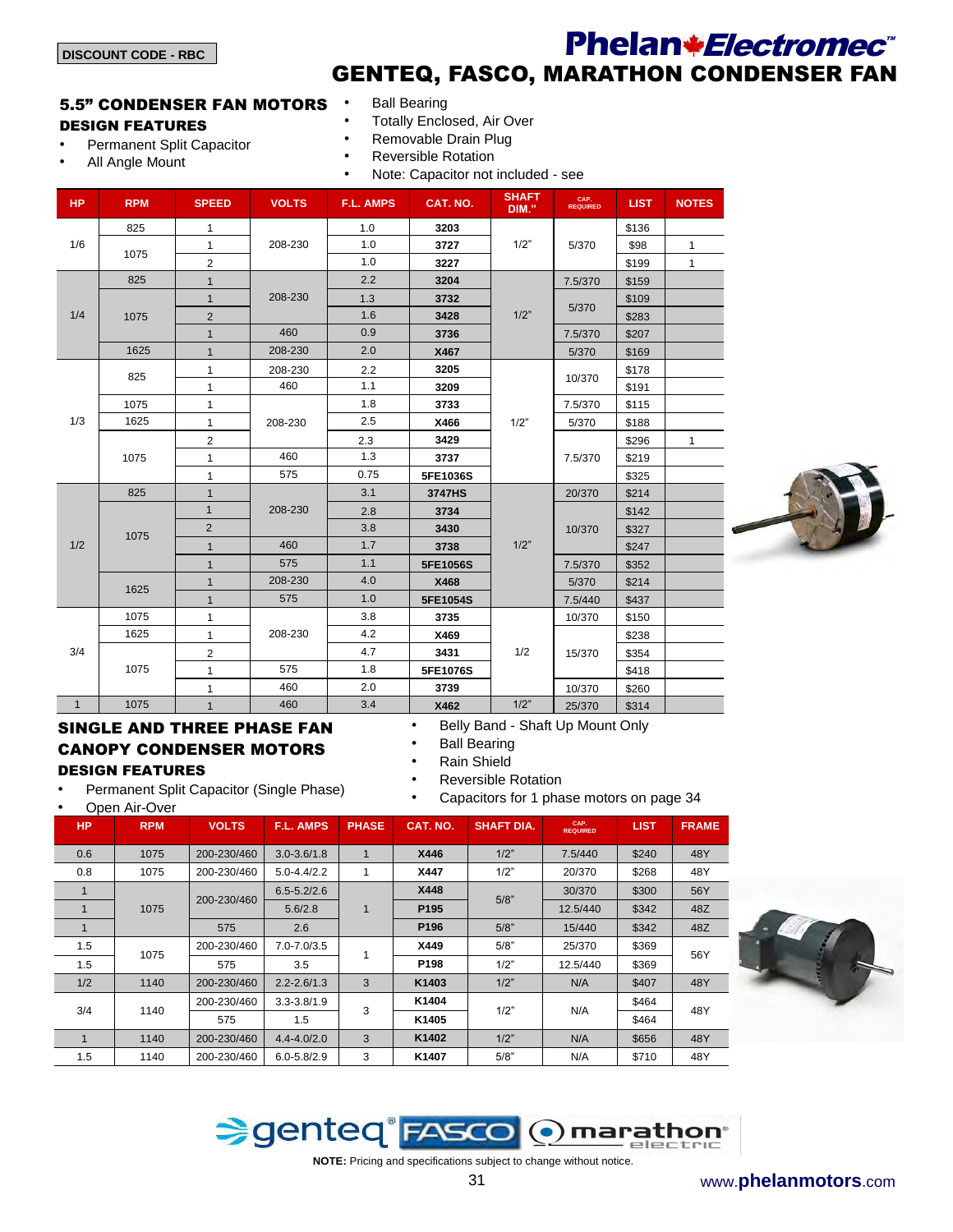### Phelan*\*Electromec*<sup>\*</sup> MARATHON/LINCOLN ELECTRIC HVAC MOTORS BELTED FAN AND BLOWER



#### DESIGN FEATURES

- All angle ball bearings
- NEMA Service factors where noted
- Variable Torque on 2 speed motors
- 48Y has 48/56 frame mounting holes
- Heavy gauge steel frame with resilient "cradle" style base
- UL Recognized & CSA Certified



#### **Single Phase, Split Phase, 48 & 56 Frame, Drip-Proof, Resilient Base**

| <b>HP</b> | <b>RPM</b> | <b>VOLTS</b> | <b>FRAME</b> | <b>BRGS</b> | <b>OVER</b><br><b>LOAD</b> | CAT.<br>NO.  | <b>SERVICE</b><br><b>FACTOR</b> | F.L.<br><b>AMPS</b> | <b>WEIGHT</b><br><b>LBS</b> | "C" Dim. | <b>LIST</b> | <b>NOTES</b> |
|-----------|------------|--------------|--------------|-------------|----------------------------|--------------|---------------------------------|---------------------|-----------------------------|----------|-------------|--------------|
| 1/4       | 1725       | 115          | 48Y          | <b>BALL</b> | AUTO                       | H701         | 1.35                            | 5.1                 | 12                          | 8.94     | \$124       | 9            |
| 1/3       | 1725       | 115          | 48Y          | <b>BALL</b> | <b>AUTO</b>                | <b>HG711</b> | 1.35                            | 6.6                 | 14                          | 8.94     | \$132       | 26, 48       |
|           | 1725/1140  | 115          | 56Z          | <b>BALL</b> | <b>AUTO</b>                | <b>HG706</b> | 1.0                             | 6.0/3.8             | 20                          | 11.01    | \$266       | 48           |
| 1/2       | 1725       | 115          | 48Y          | <b>BALL</b> | <b>AUTO</b>                | <b>HG703</b> | 1.25                            | 7.9                 | 15                          | 10.32    | \$167       | 48           |
|           | 1725/1140  | 115          | 56Z          | <b>BALL</b> | <b>AUTO</b>                | <b>HG715</b> | 1.0                             | 7.8/4.8             | 25                          | 11.44    | \$281       | 48           |

#### **APPLICATIONS**

Residential & commercial fans & blowers where high starting torque is required

#### DESIGN FEATURES

- All angle ball bearings
- NEMA Service factors where noted
- Heavy gauge steel frame with resilient "cradle" style base
- UL Recognized & CSA Certified



#### **Single Phase, Capacitor Start, 48 & 56 Frame Drip-Proof, Resilient Base**

| <b>HP</b>    | <b>RPM</b> | <b>VOLTS</b>                                                         | <b>FRAME</b> | <b>BRGS</b> | <b>OVER</b><br><b>LOAD</b> | CAT.<br>NO. | <b>SERVICE</b><br><b>FACTOR</b> | F.L.<br><b>AMPS</b> | <b>WT</b><br><b>LBS</b> | "С"<br><b>Dim</b> | <b>LIST</b> | <b>NOTES</b> |
|--------------|------------|----------------------------------------------------------------------|--------------|-------------|----------------------------|-------------|---------------------------------|---------------------|-------------------------|-------------------|-------------|--------------|
| 1/3          | 1725       | 115/208-230                                                          | 48YZ         | <b>BALL</b> | <b>AUTO</b>                | <b>B315</b> | 1.35                            | $5.8/3.1 - 2.9$     | 17                      | 10.22             | \$232       | 31, 52       |
| 1/2          | 1725       | 115/208-230                                                          | 56           | <b>BALL</b> | <b>AUTO</b>                | <b>B317</b> | 1.25                            | $8.0/4.1 - 4.0$     | 20                      | 10.32             | \$284       |              |
| 3/4          | 1725       | 115/208-230                                                          | 56           | <b>BALL</b> | <b>AUTO</b>                | <b>B319</b> | 1.25                            | $10.0/5.2 - 5.0$    | 23                      | 10.72             | \$320       |              |
|              | 1725/1140  | 115                                                                  | 56           | BALL        | <b>AUTO</b>                | C474        | 1.25                            | 9.0/6.4             | 31                      | 11.48             | \$411       |              |
| $\mathbf{1}$ | 1725       | 115/208-230                                                          | 56           | <b>BALL</b> | <b>AUTO</b>                | C1156       | 1.25                            | $13.3/6 - 5 - 6.6$  | 27                      | 10.78             | \$346       |              |
|              | 1725/1140  | 115                                                                  | 56Z          | <b>BALL</b> | <b>AUTO</b>                | C1478       | 1.15                            | 11.5                | 30                      | 12.01             | \$492       | 1            |
| 11/2         | 1725       | 115/208-230                                                          | 56H          | <b>BALL</b> | <b>AUTO</b>                | C1160       | 1.15                            | 18.0/9.3-9.0        | 41                      | 12.82             | \$490       |              |
| 2            | 1725       | 115/208-230                                                          | 56H          | <b>BALL</b> | <b>AUTO</b>                | <b>B352</b> | 1.15                            | 21/11.3-10.5        | 50                      | 13.85             | \$517       | 1,5,32       |
|              |            | LINCOLN ELECTRIC 'SUPER VALUE' CAPACITOR START RESILIENT BASE MOTORS |              |             |                            |             |                                 |                     |                         |                   |             |              |
| 1/2          | 1725       | 115/208-230                                                          | 56           | <b>BALL</b> | <b>AUTO</b>                | LM28798     | 1.25                            | $8.0/4.1 - 4.0$     | 20                      | 10.32             | \$230       |              |
| 3/4          | 1725       | 115/208-230                                                          | 56           | <b>BALL</b> | <b>AUTO</b>                | LM31893     | 1.25                            | 10.0/5.2-5.0        | 23                      | 10.72             | \$242       |              |

#### **NOTES:**

1. Capacitor Start / Capacitor Run design for reduced amperage

5. 56H/140T Combination base with 12 mounting holes 9. Shaft extension - 2.25" long X

26. 5/8" Shaft adapter included

31. 5/8" Thru-bolts, shaft end

32. 3/4" Thru-bolts, shaft end<br>48. Connected for CW rota

Connected for CW rotation (Canadian standard) facing opposite shaft end Reversible by reconnection of leads

52. 1/2" X 1 7/8"Shaft with 1 5/8" flat



1 1725 115/208-230 56 BALL AUTO **LM28796** 1.25 13.3/6-5-6.6 27 10.78 \$280

#### www.**phelanmotors**.com 32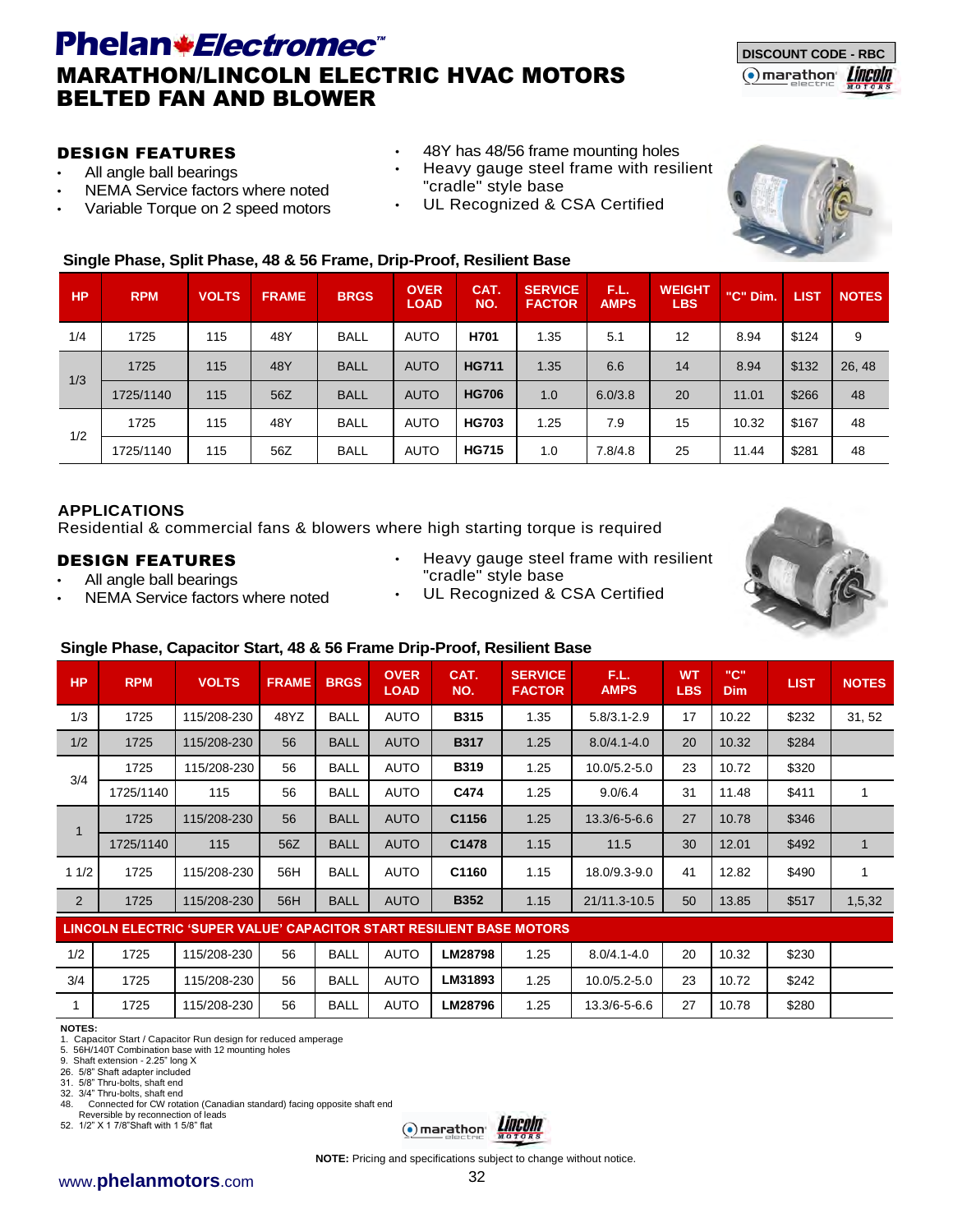#### sqented<sup>®</sup>

## Phelan*\*Electromec*<sup>\*</sup> GENTEQ EVERGREEN ECM REPLACEMENT MOTORS

#### EVERGREEN EM DESIGN FEATURES

- Designed as a direct replacement for X13 OEM model or equivalent
- 5.5" Diameter
- Maintains ECM Efficiency up to 80%
- Soft Start and Off Ramp for Quiet Operation
- Note: Actual RPM will vary depending on load
	- Reversible Rotation

| <b>HP</b> | <b>RPM</b> | <b>SPEED</b> | <b>VOLTS</b> | <b>F.L. AMPS</b> | CAT. NO. | <b>LIST</b> | C DIM." | A DIM." |
|-----------|------------|--------------|--------------|------------------|----------|-------------|---------|---------|
| 1/3       | 1200       | 5            | 115          | 4.8              | 6103E    | \$519       | 10.17   | 5.25    |
|           |            |              | 208-230      | 2.8              | 6203E    | \$549       | 10.17   | 5.25    |
| 1/2       | 1200       | 5            | 115          | 6.8              | 6105E    | \$580       | 10.67   | 5.75    |
|           |            |              | 208-230      | 4.1              | 6205E    | \$613       | 10.67   | 5.75    |
| 3/4       | 1200       | 5            | 115          | 8.4              | 6107E    | \$629       | 11.42   | 6.5     |
|           |            |              | 208-230      | 6.0              | 6207E    | \$665       | 11.42   | 6.5     |
|           | 1200       |              | 115          | 10.9             | 6110E    | \$698       | 12.17   | 7.25    |
| 1         |            | 5            | 208-230      | 7.6              | 6210E    | \$738       | 12.17   | 7.25    |



Evergreen IM is high-efficiency ECM replacement motor that is designed to replace factory PSC blower motors in HVAC systems. That means you can now offer your customers the comfort and efficiency of ECM in an easy-to-install replacement motor.

Built from the same trusted, field-proven ECM technology that is found in millions of OEM systems nationwide, Evergreen uses up to 25% fewer watts in operating mode and up to 74% fewer Watts than a PSC motor in constant fan.

#### DESIGN FEATURES

- Replaces Factory PSC Blower Motors (not suitable for X13 or equivalent)
- 5.5" Diameter
- Four Speed Selections
- Uses up to 25% fewer watts in operating mode and up to 75% fewer watts than a PSC motor in constant fan mode
- Reversible Rotation

| HР  | <b>RPM</b> | <b>SPEED</b> | <b>VOLTS</b> | <b>F.L. AMPS CAT. NO.</b> |      | <b>LIST</b> | C DIM." | A DIM." |
|-----|------------|--------------|--------------|---------------------------|------|-------------|---------|---------|
| 1/2 | 1070       | 5            | 115-230      | 6.7                       | 6005 | \$438       | 11.26   | 6.34    |
|     | 1070       | 5            | 115-230      | 11.0                      | 6010 | \$464       | 12.76   | 7.84    |



#### **ECM TOOLS AND ACCESSORIES**

| CAT. NO. | <b>DESCRIPTION</b>                                                                                                                                                                                                                       | <b>LIST</b> |
|----------|------------------------------------------------------------------------------------------------------------------------------------------------------------------------------------------------------------------------------------------|-------------|
| A447     | <b>TECINspect ECM Service Tool</b> - Analyzes the genteq motor independent of the HVAC<br>system to detect and isolate motor failures.                                                                                                   | \$157       |
| 5K003    | 10" Evergreen Motor Belly Band Mounting Kit. Includes: grommet centers, grommet<br>rings, sleeve spacers, 5/16-18 X 1 3/4" bolt, 1/4-20 serrated flange nuts, 1/4" flat washers,<br>1/4" 20 $\times$ 1 3/4" bolts, and 5/16" square nut. | \$50        |
| 5K004    | 11" Evergreen Motor Belly Band Mounting Kit. Includes: grommet centers, grommet<br>rings, sleeve spacers, 5/16-18 X 1 3/4" bolt, 1/4-20 serrated flange nuts, 1/4" flat washers,<br>1/4" 20 $\times$ 1 3/4" bolts, and 5/16" square nut. | \$50        |
| 5K005    | 13" Evergreen Motor Belly Band Mounting Kit. Includes: grommet centers, grommet<br>rings, sleeve spacers, 5/16-18 X 1 3/4" bolt, 1/4-20 serrated flange nuts, 1/4" flat washers,<br>1/4" 20 X 1 3/4" bolts, and 5/16" square nut.        | \$61        |









Evergreen<sup>®</sup>